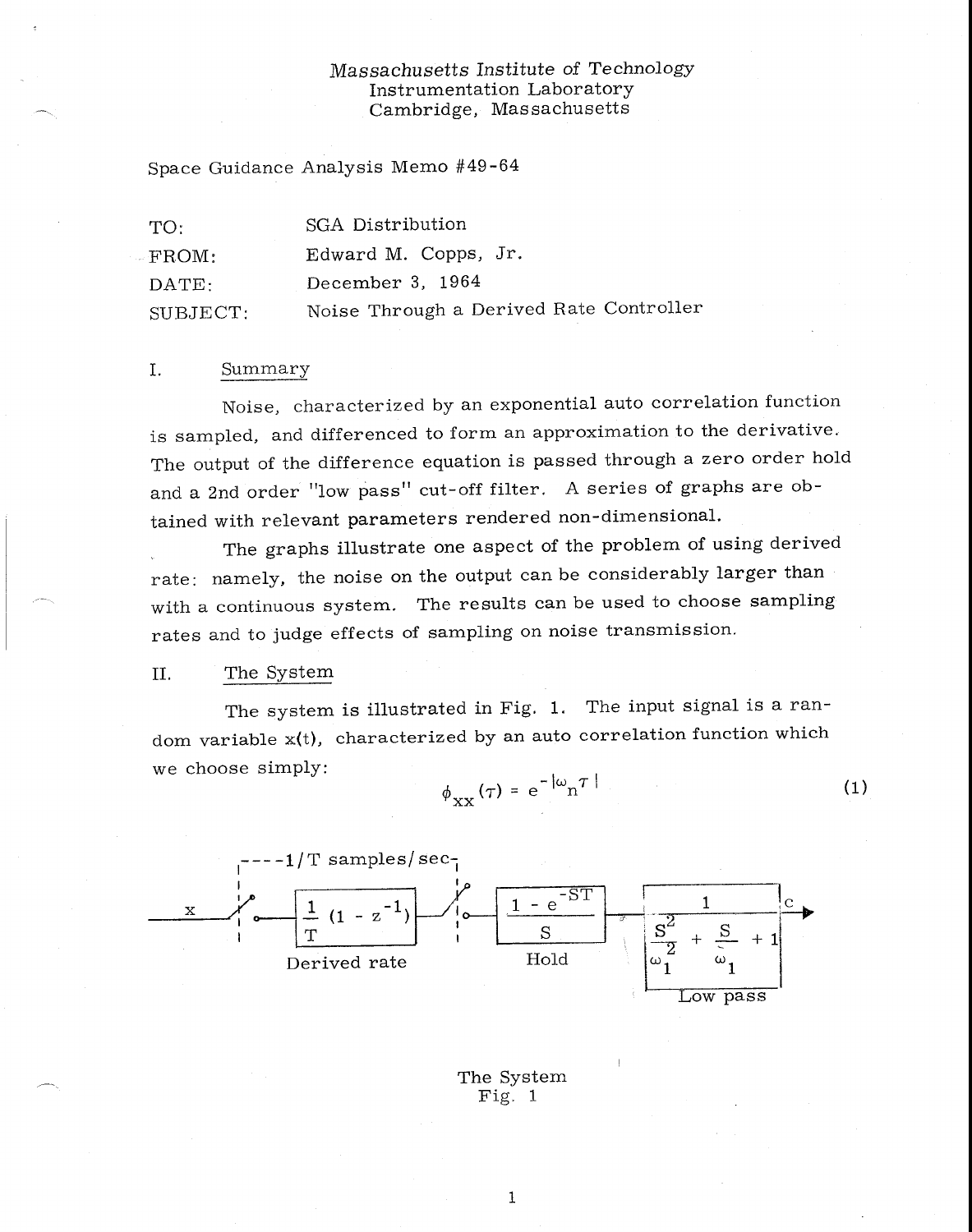## III. Parameters

The following parameters are of interest:

a) T, the sample period in seconds

b)  $\omega_n$  the cut-off frequency of the noise spectrum

c)  $\omega_1$  the cut-off of the low pass filter

We immediately relate the noise cut-off to the sampling interval by

$$
\omega_{\rm n} = N/T \tag{2}
$$

#### IV, Analysis

The z transform of the power density spectrum of the sampled input signal is

$$
S_{XX}^{*}(z) = \frac{1}{T} \frac{1 - e^{-2N}}{(1 - e^{-N}z^{-1})(1 - e^{-N}z)}
$$
(3)

To pass noise through a difference equation

$$
S_{XX}^*(z) = S_{XX}^*(z) c(z) c(z^{-1})
$$
 (4)

where

$$
c(z) \ c(z^{-1}) = \frac{1}{T^2} \ (2 - (z + z^{-1})) \tag{5}
$$

Performing this operation and then changing from the z transform to the Fourier transform, the power spectrum of the sampled output of the difference equation is

$$
S_{yy}^{*}(j\omega) = \frac{2}{T^{3}} \frac{(1 - e^{-2N})(1 - \cos T\omega)}{(1 + e^{-2N} - 2e^{-N}\cos T\omega)}
$$
(6)

To pass this through the continuous system, the following formula applies

$$
S_{\text{CC}}(j\,\omega) = S_{yy}^*(j\,\omega) H(j\,\omega) H(-j\,\omega)
$$
 (7)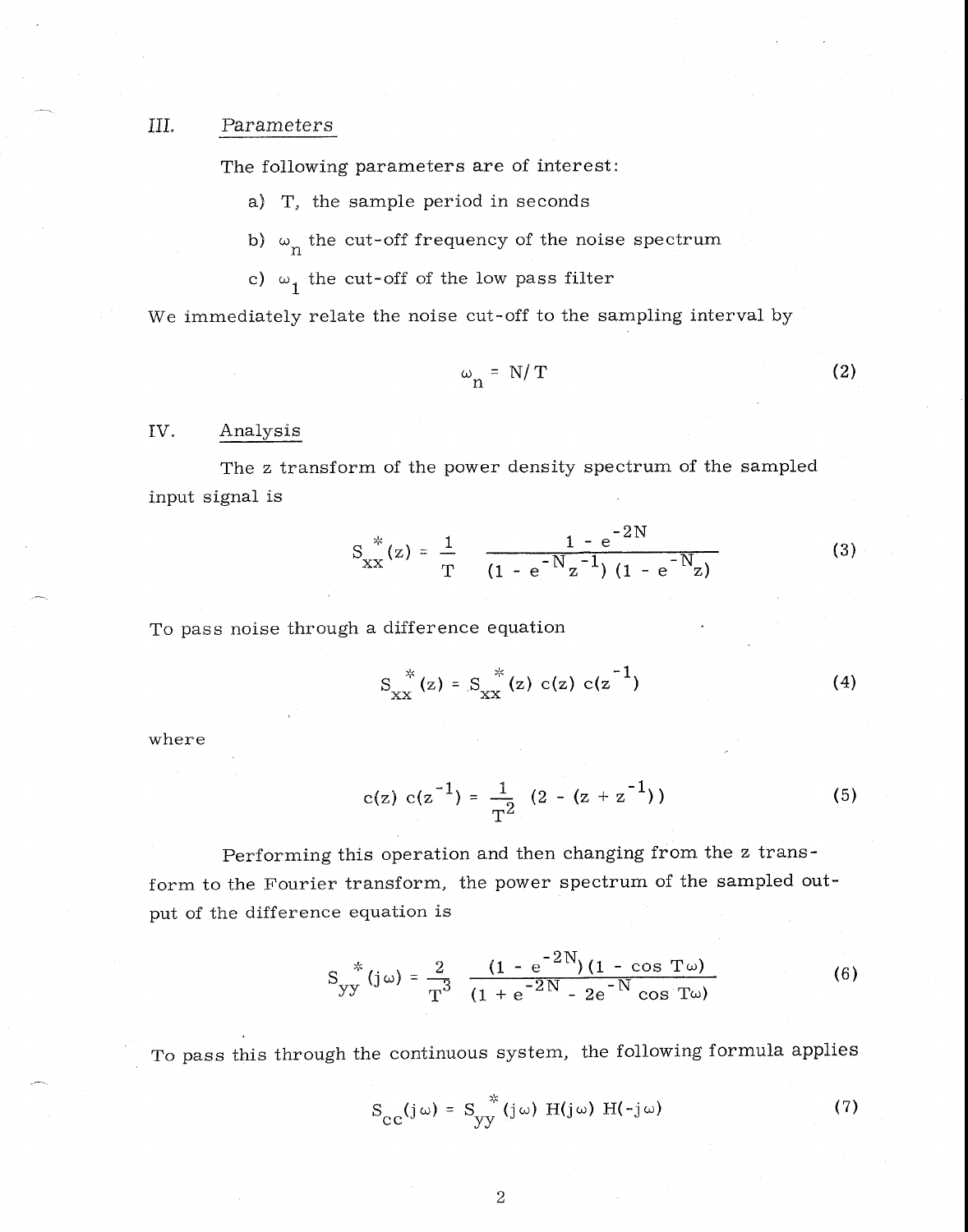where

$$
H(j\omega) = \frac{1 - e^{-j\omega T}}{j\omega \left(\frac{(j\omega)^2}{\omega_1^2} + \frac{j\omega}{\omega_1} + 1\right)}
$$
(8)

Yielding finally

$$
S_{\text{cc}}(j\,\omega) = \frac{4}{T^3} \qquad \frac{(1 - e^{-2N})(1 - \cos T\,\omega)^2}{\omega^2 \left(1 - \frac{\omega^2}{\omega_1^2} + \frac{\omega^4}{\omega_1^4}\right) \left(1 + e^{-2N} - 2e^{-N}\cos T\,\omega\right)} \tag{9}
$$

This equation has been checked to assure that it is equivalent to the formula for a continuous system of Fig. 2 as sampling frequency is increased without limit.



Equivalent Continuous System

Fig. 2

# V. Numerical Evaluation

The following steps are done to non-dimensionalize the solution.

1) relate sampling time to the frequency of the low pass filter by

$$
T = \frac{2 \pi}{\omega_1 f}
$$

Now f is the number of samples per cycle.

2) relate the auto correlation time to  $\omega_1$  by

$$
\omega_{\mathbf{n}} = \mathbf{N}/\mathbf{T} = \ell \omega_{\mathbf{1}} = \frac{2\pi\ell}{\mathbf{T} \mathbf{f}}
$$

 $\mathbb S$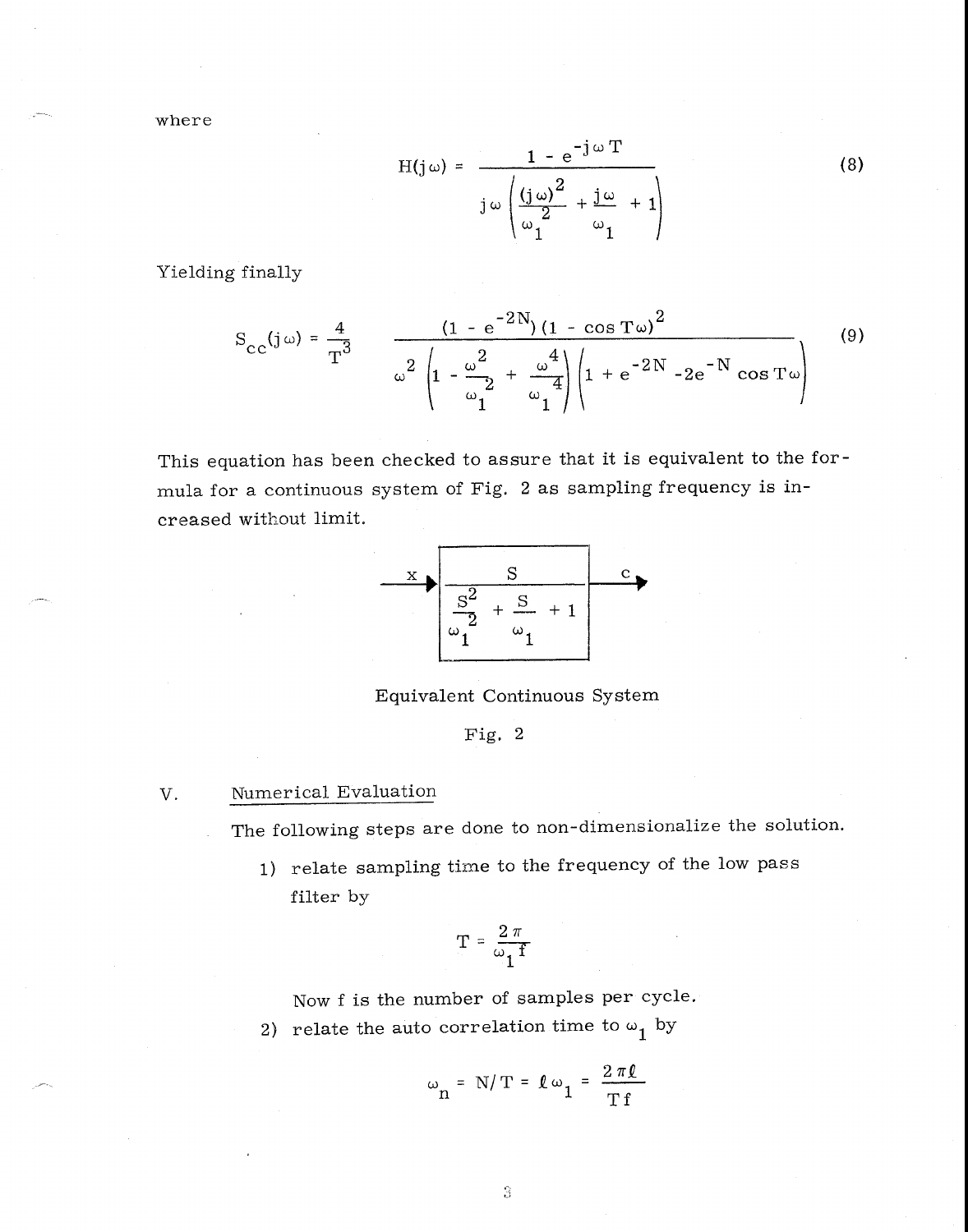Now Q is the ratio of the frequency of noise cut-off to the frequency of the low pass filter cut-off.

3) Plot the function  $S_{cc}(j\omega)/\omega_1$  versus M, where

$$
M = \omega/\omega_1
$$

4) Note that the rms value associated with the input signal is always unity

$$
\phi_{XX}(0) = 1
$$

The formula, in terms of the above variables, becomes

$$
S_{\text{CC}}(j\,\omega) = \frac{\omega_1 f^3 (1 - e^{-4\,\pi\,\ell/f}) (1 - \cos\,(2\pi\,M/f))^2}{2\,\pi^3\,M^2 (1 - M^2 + M^4) (1 + e^{-4\pi\ell/f} - 2e^{-2\pi\ell/f}\cos(2\pi\,M/\text{s}))}
$$
(10)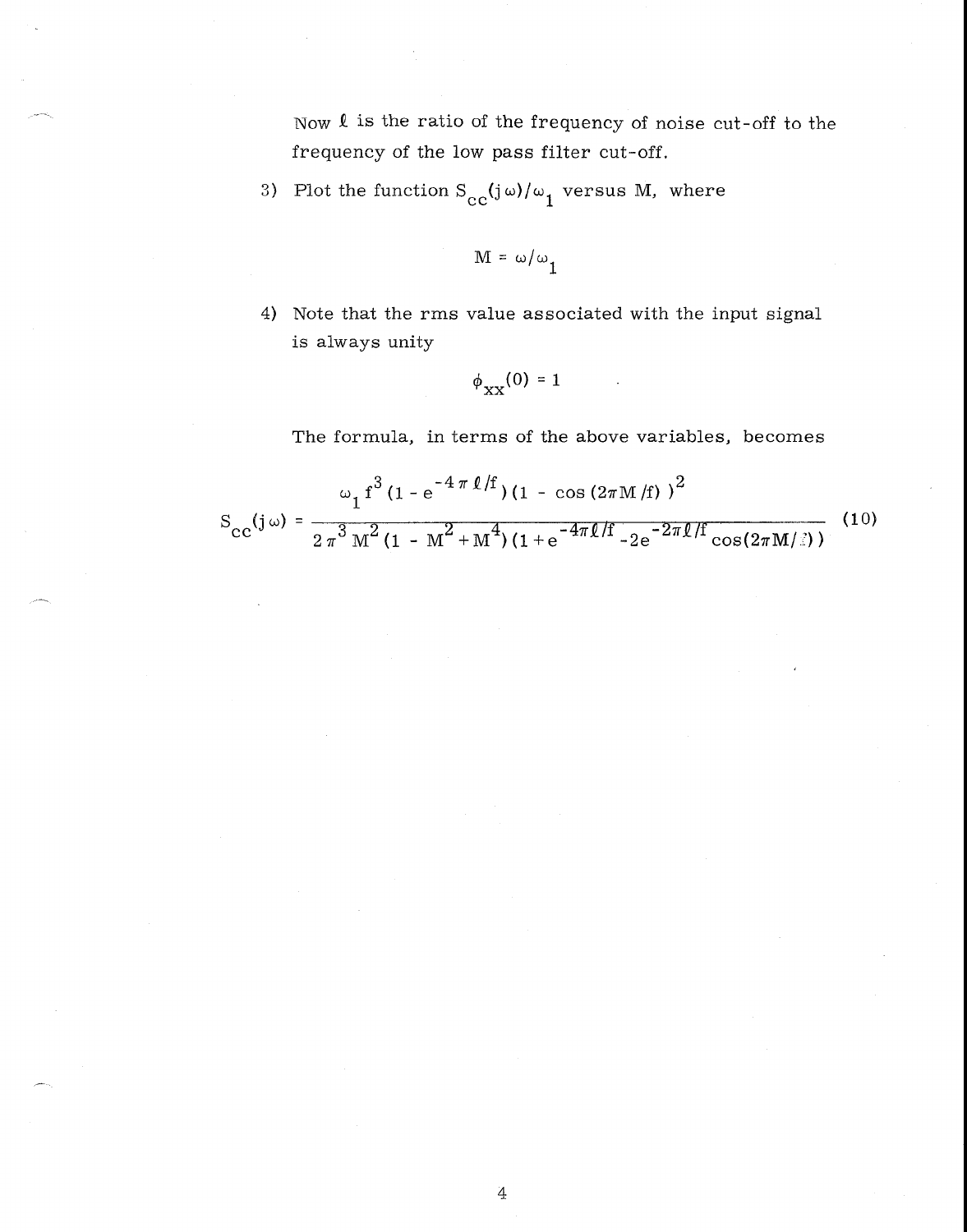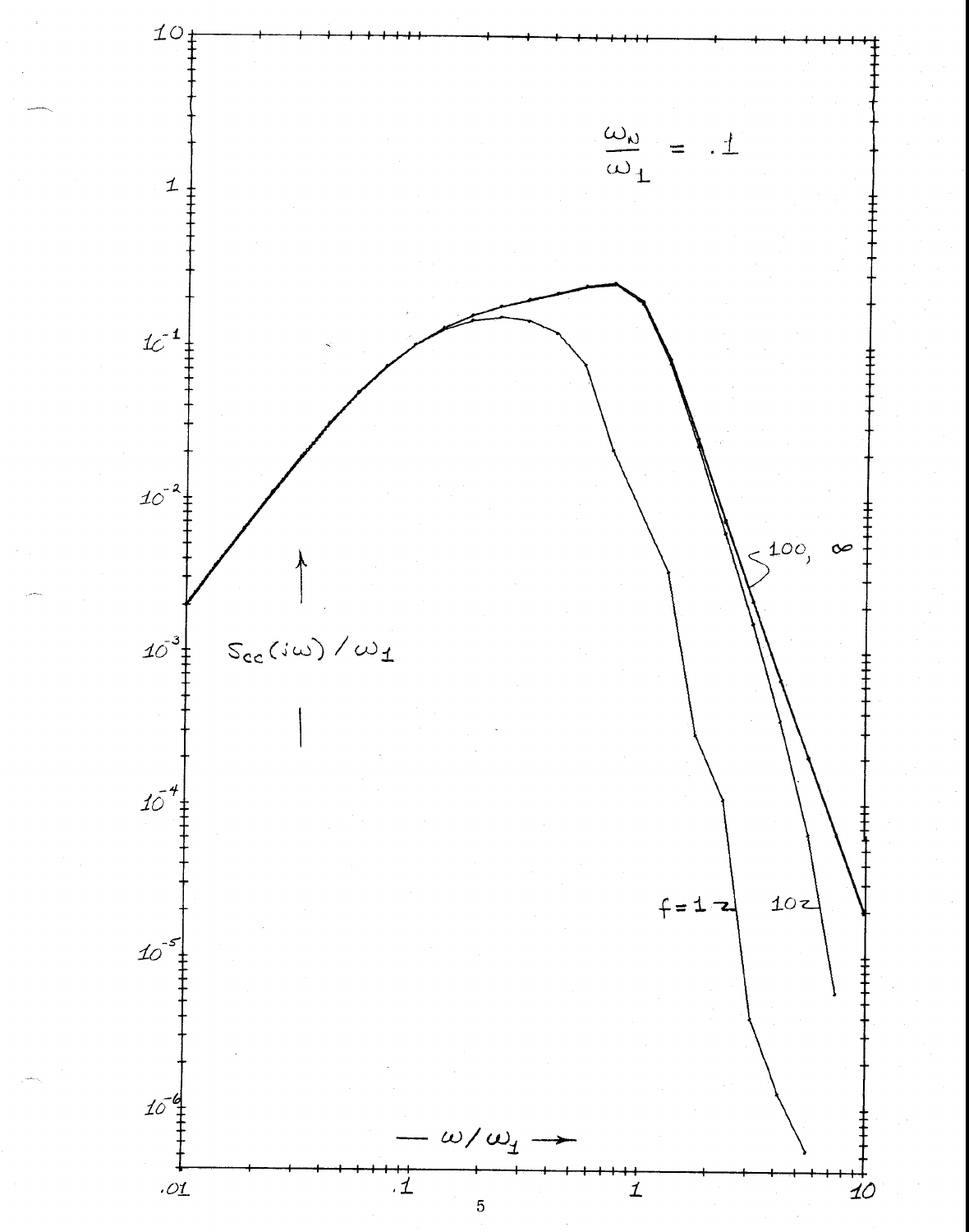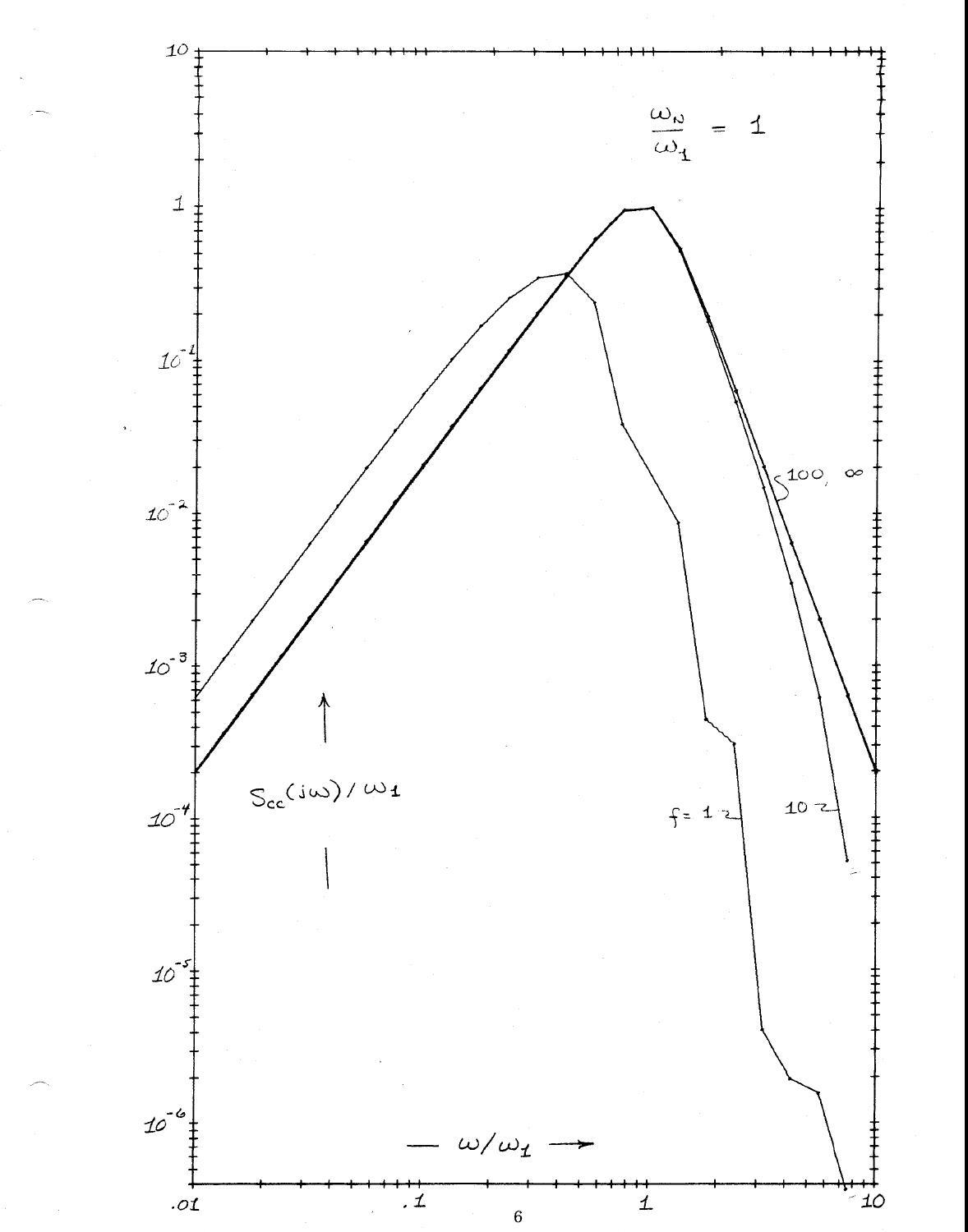